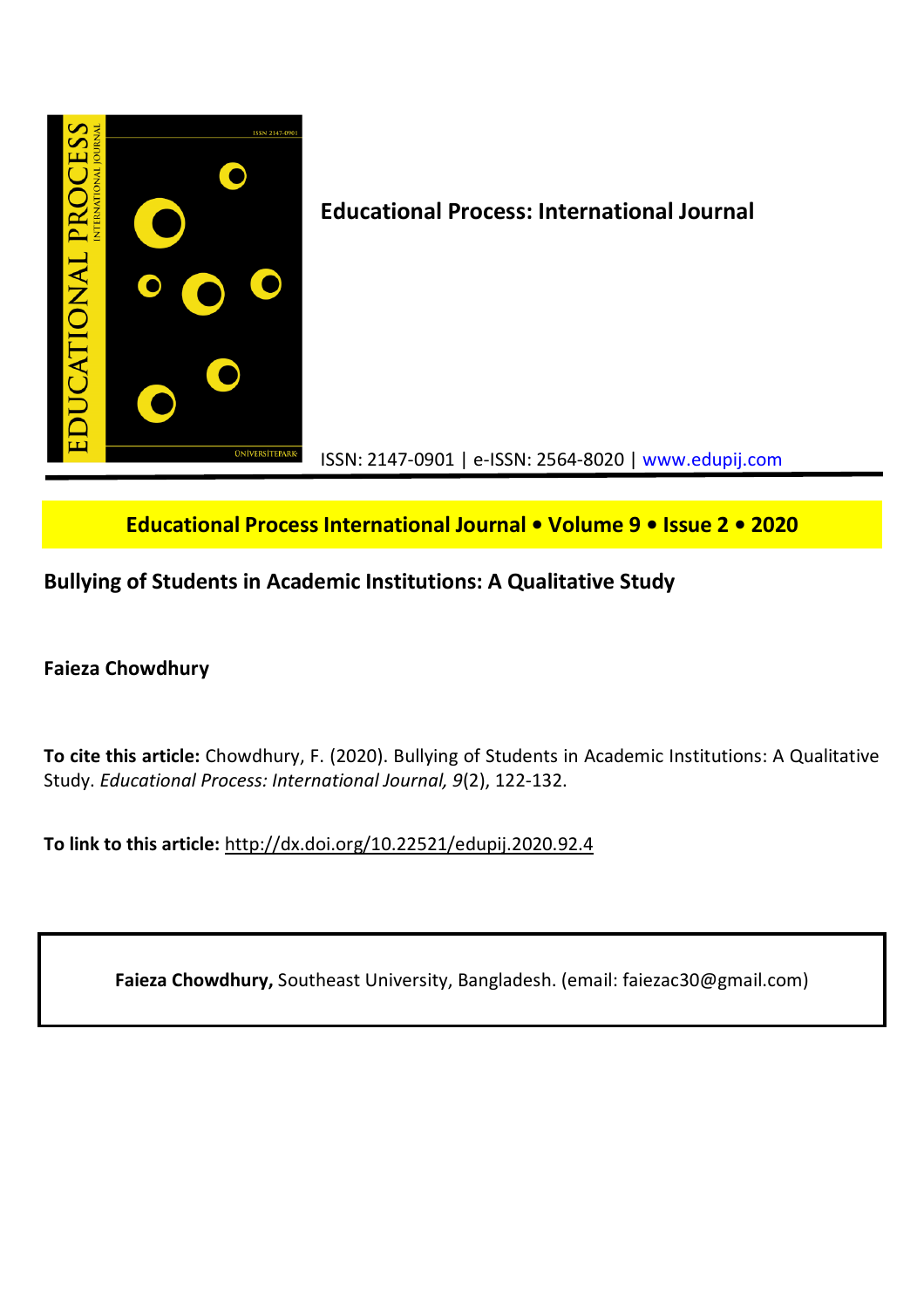# **Bullying of Students in Academic Institutions: A Qualitative Study**

FAIEZA CHOWDHURY

## **Abstract**

Every student has the right to feel safe within their academic institution. However, many experience frequent bullying and undergo mental traumas, alienation and selfdestructive behaviors. Bullying is largely an unreported and unaddressed issue in many academic institutions, which can result in long-lasting effects on students' lives. A study conducted by the United Nations Educational, Scientific and Cultural Organization (UNESCO), reported that 23% of school students in Bangladesh had been victims of bullying. This statistic clearly indicates that bullying is an alarming issue in Bangladesh which needs to be addressed urgently and properly. This qualitative study was conducted with 60 undergraduate students in order to explore their perceptions and experiences on bullying practices within the academic institutions of Bangladesh. Drawing on the findings of the study, a number of recommendations for the prevention and monitoring of bullying practices within the educational setting are suggested.

**Keywords:** Bullying, causes, consequences, recommendation, qualitative study.

**Crosset** DOI: 10.22521/edupij.2020.92.4

………………………………………........….....………………………………...…………… EDUPIJ • ISSN 2147-0901 • e-ISSN 2564-8020

Copyright © 2020 by ÜNİVERSİTEPARK

edupij.com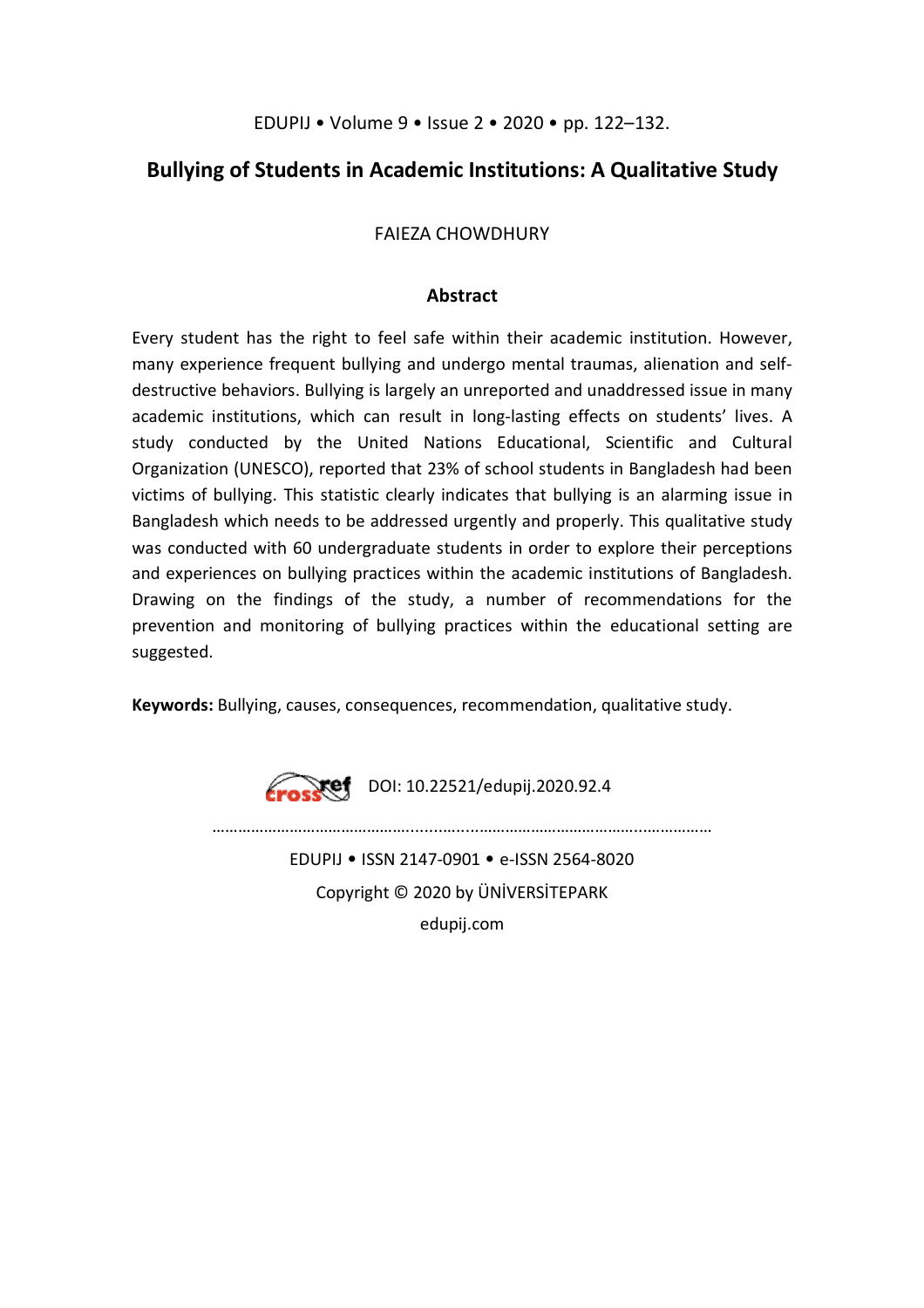## **Introduction**

The term bullying is something which we often hear about and even experience personally whilst growing up. Bullying has been a continuous theme in various western literature including William G. Golding's 1959 classic, "The Lord of the Files," Nick Hornby's 2002 novel, "About a Boy," as well having been highlighted in numerous movies such as "The Mighty," "Mean Girls," and "Billy Madison." Research topics related to bullying have also emerged in the past few decades, with one of the earliest studies conducted by the scholar Dan Olweus in 1978.

Nonetheless, bullying at academic institutions deserves serious attention as young lives are at risk. Over the years there have been numerous cases of bullying which have attracted the attention of the media and the public. In 1982, three students committed suicide in Norway due to being on the receiving end of continuous peer-based bullying. In Japan, the suicide of a young boy attracted widespread public attention in 1986; however, it was much later on, in 1994, when another child committed suicide that led to Japan's Ministry of Education taking serious steps to address bullying problems in Japanese schools. Furthermore, in Canada, a 14-year-old boy was brutally tortured and murdered at the hands of seven of his peers in 1997 (Jimerson, Swearer, & Espelage, 2010).

At present, the phenomenon of bullying is of considerable public interest in Bangladesh also, as recent years have seen students bullied within their academic institutions, and some have even lost their lives as a result, attracting considerable public and media attention. Recent cases of bullying at academic institutions in Bangladesh include the killing of a student at the Bangladesh University of Engineering and Technology, Abrar Fahad, and the death of a 19-year-old, Nusrat Jahan, in 2019. Abrar Fahad was tortured to death by his fellow peers within his campus dorm; whereas, Nusrat Jahan was harassed by her own school principal and then burned to death by her fellow peers. Tragic deaths such as these of students in Bangladesh as a result of bullying has led many to question the morality behind such behaviors.

Research on bullying in Bangladesh has previously been very limited, and further research clearly needs to be conducted on this serious issue. Studies conducted on bullying are deemed to be crucial in helping to raise public awareness regarding the seriousness of the issue, and also stimulates social discussions on how to take steps towards resolving this problem. Therefore, the current study aims to address the following questions:

- What is bullying and what are the different forms of bullying?
- What factors trigger children to engage in bullying practices?
- What are the potential consequences of bullying, both for students who bully others and for their victims?

Finally, this qualitative study's findings will be discussed and recommendations put forward on how to resolve the issue of bullying within Bangladesh's academic institutions. It is hoped that the study's findings will assist academic institutions in Bangladesh to take appropriate preventive measures in order to address the issue of bullying at all levels, in the country's schools, colleges, and also in universities.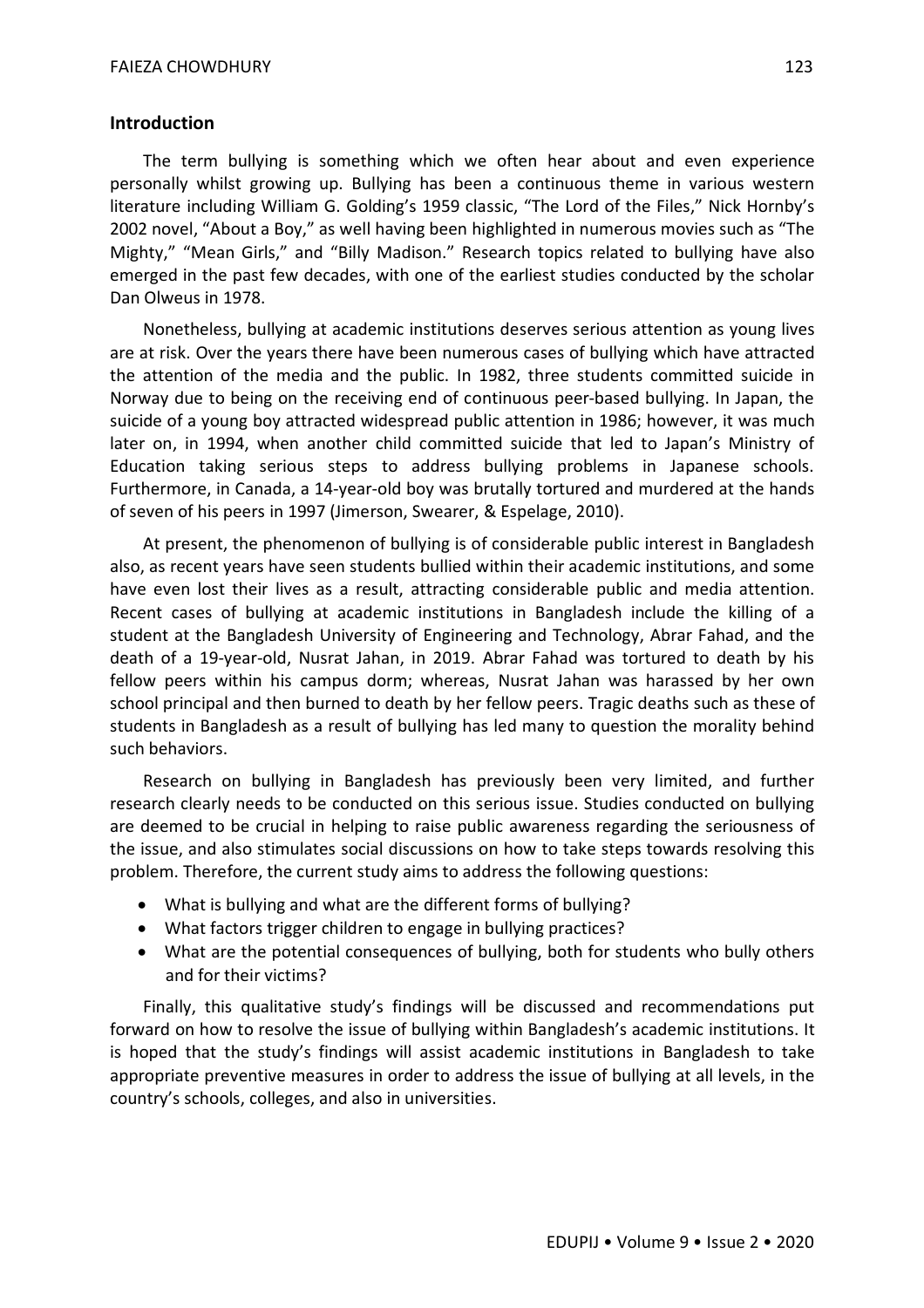#### *Literature Review*

#### *Previous studies on bullying*

According to Pikas (1975), bullying can be described as violence in a group context, whereby children try to reinforce each other through their interactions. DeRosier, Cillessen, Coie, and Dodge (1994) pointed out that aggression, of which bullying is a subtype, can be described as an interpersonal activity which often arises within the context of a group of peers. A study by Salmivalli, Lagerspetz, Bjorkqvist, Osterman, and Kaukiainen (1996) showed that although children may not actively participate in bullying, they may become inadvertently involved in the bullying process through assisting or supporting the bully and their actions. Despite the stereotypical perception of many that those who bully others are social outcasts and are often lacking in social competence, various researchers such as Kaukiainen et al. (1999), and also Bjorkqvist, Osterman, and Kaukiainen (2000) have pointed out that bullies often have high social intelligence and social skills. Cairns, Cairns, Nackerman, Gest, and Gariepy (1998) found that school classroom bullies belonged to social clusters, whereby their peers acted in support of their malicious activities.

Children who engage in bullying behavior, either as the instigator or accomplice, generally have a large peer network or are part of a wider social group. On the other hand, child victims of bullying are likely to be less social and do not belong to a wider social group. According to Bjorkqvist, Lagerspetz, and Kaukiainen (1992), "girls manipulate and boys fight". Their findings indicate that male victims of bullying mostly experience direct forms of bullying such as physical attack. However, female victims are more likely to experience indirect and more subtle forms of bullying such as the spreading of negative or malicious rumors, or in having their friends manipulated so that they avoid the victim in social settings. A view commonly held by many is that children who bully others are themselves very insecure under the surface. However, some researchers have proven this not necessarily to be true. Their findings indicate that bullies exhibit low-level anxiety as well as insecurity (Olweus, 1986; Pulkkinen & Tremblay, 1992). Another common perception of bullies is that they are often very popular in their class group. However, several studies have found bullies to be of slightly below average in their popularity (Lagerspetz, Bjorkqvist, Berts, & King, 1982; Olweus, 1973, 1978).

Bullies are often surrounded by a small close-knit group of people who support their activities. Patterson, Littman, and Bricker (1967) pointed out that bullies tend to coerce their victims in order to acquire items such as money, assignments, or cigarettes. In some cases this aggressive behavior of bullies is rewarded in the form of increased prestige and popularity (Bandura, 1973). Some previous studies affirmed that youngsters who are highly aggressive tend to bully others on a continual basis, and often become engaged in criminal activities later on in life (Loeber, & Dishion, 1983; Magnusson, Stattin, & Duner, 1983).

#### *Forms of bullying*

Bullying is a unique form of interpersonal aggression which generally arises when one individual has some form of power or advantage over another individual. It is often difficult for parents to understand whether their child is actually being bullied or whether their child is just overreacting to a negative social situation. Sometimes, the act of bullying itself can be ambiguous to the external observer. When students engage in forms of physical bullying, it is often perceived by others as playful fighting, whilst verbal bullying is often considered as being just playful teasing.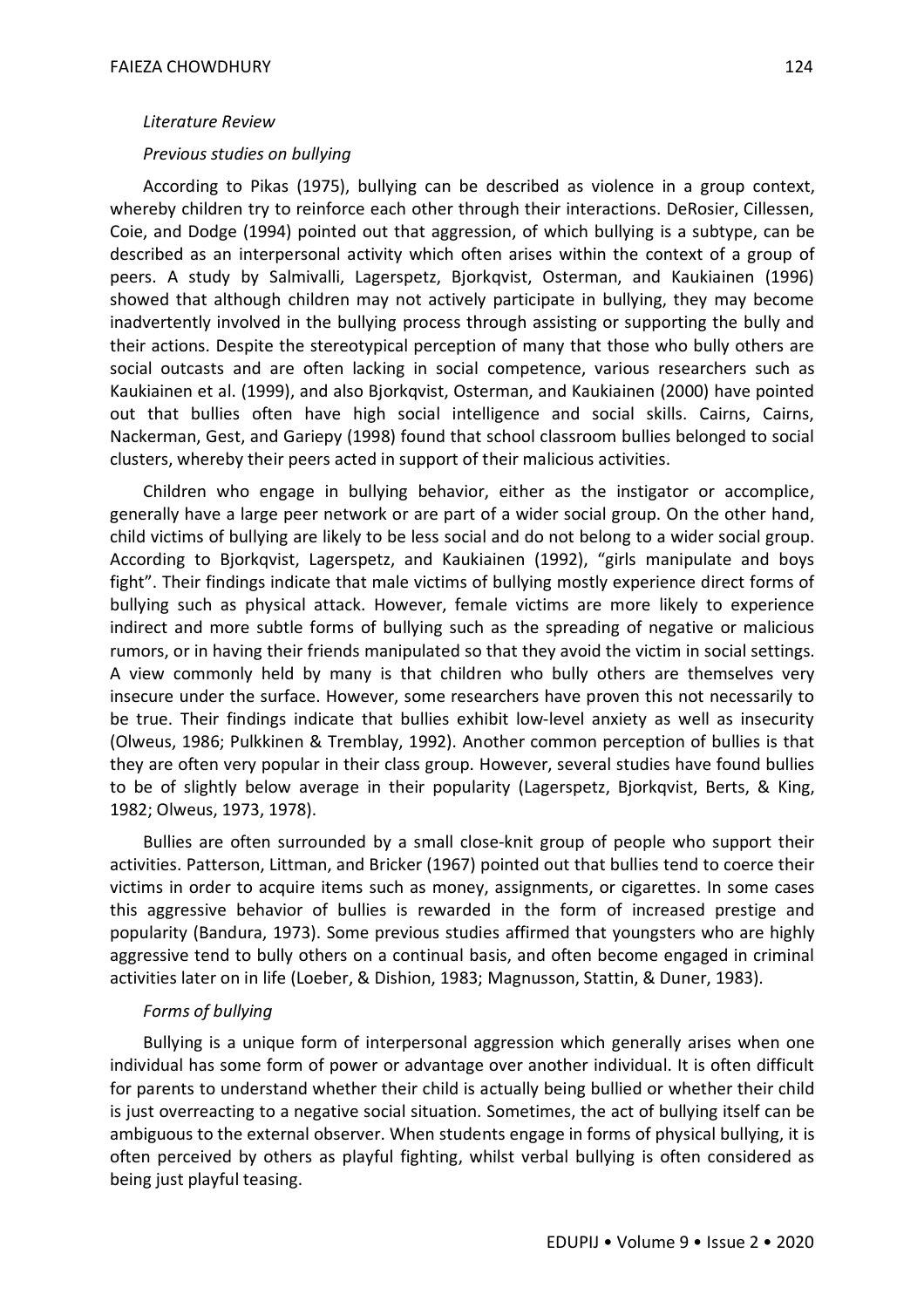Bullying can take many forms such as verbal, physical, social, and more commonly today, electronic, known as "cyberbullying." Moreover, bullying often overlaps with interpersonal prejudices including discrimination based on race, gender, weight, disability, or sexual orientation (Kowalski, 2000; Pearce, Boergers, & Prinstein, 2002). Some of the more common forms of bullying are teasing, taunting, hitting, and threatening. In general, bullying can be classified in two ways: "direct bullying" and "indirect bullying." Direct bullying involves direct attacks which are initiated by one or more individuals against the victim, and are often characterized as threatening and/or hitting. Indirect forms of bullying are more subtle, and can manifest through strategies such as enforced social isolation, the spreading of malicious rumors, and bad-mouthing are utilized in order to cause psychological harm to the victim. Irrespective of whether direct or indirect bullying tactics are used, the act often involves continuous physical and/or psychological intimidation that creates an ongoing pattern of abuse and harassment towards the victim (Olweus, 1993).

In Bangladesh, usage of the Internet has seen a staggering 800-fold expansion since 2000, with most of today's children having started to use the Internet from a very young age. As a result of this, large numbers of children are today experiencing some form of cyberbullying. According to study by the United Nations International Children's Emergency Fund (UNICEF), at least 32% of children between the ages of 10 and 17 years old in Bangladesh have been exposed to cyberbullying and/or digital harassment (UNICEF, 2019). As a result, victims of cyberbullying are more likely to consume alcohol or illicit drugs, engage in truancy from school, and receive poor academic grades. Hence, it is important for the Bangladeshi government, the academic authorities, both local and national, and the families of students to do more to protect children from all forms of bullying.

### *Factors which trigger bullying*

Some of the factors and conditions which often trigger students to engage in bullying behaviors are as follows:

*Lack of morality:* Morality can be defined as "an act's harmful consequences" (Turiel, 1998), and bullying has often been linked to the subject of morality. Arsenio and Lemerise (2004) tried to associate morality with different forms of aggression, and argued that proactive aggression, which they considered to be synonymous with bullying, was more directly linked to issues of a moral nature. Children who engage in bullying practices often exhibit low moral values, and appear to fail to understand the consequences of their actions on others (i.e., the victim).

*Lack of empathy:* Empathy plays a vital role in almost all human interactions, and also in the development of social relations. Research on the relation between empathy and aggressive behavior among children has demonstrated that empathy provides a buffer against aggressive tendencies and behaviors. Moreover, it was revealed that highly empathic individuals can emotionally anticipate the harmful effects of their behavior on others, hence they often prevail in steering clear from any form of aggression or violence (Hoffman, 2000). Previous studies have shown that children who bully others often have lower levels of cognitive and affective empathy (Endreson & Olweus, 2001; Espelage, Mebane, & Adams, 2004); whilst in extreme cases, these children can draw satisfaction from the infliction of pain and injury on others.

*Uneven power distribution:* Children who engage in bullying behaviors often display a need to exert control and power over others. People usually bully others due to a primitive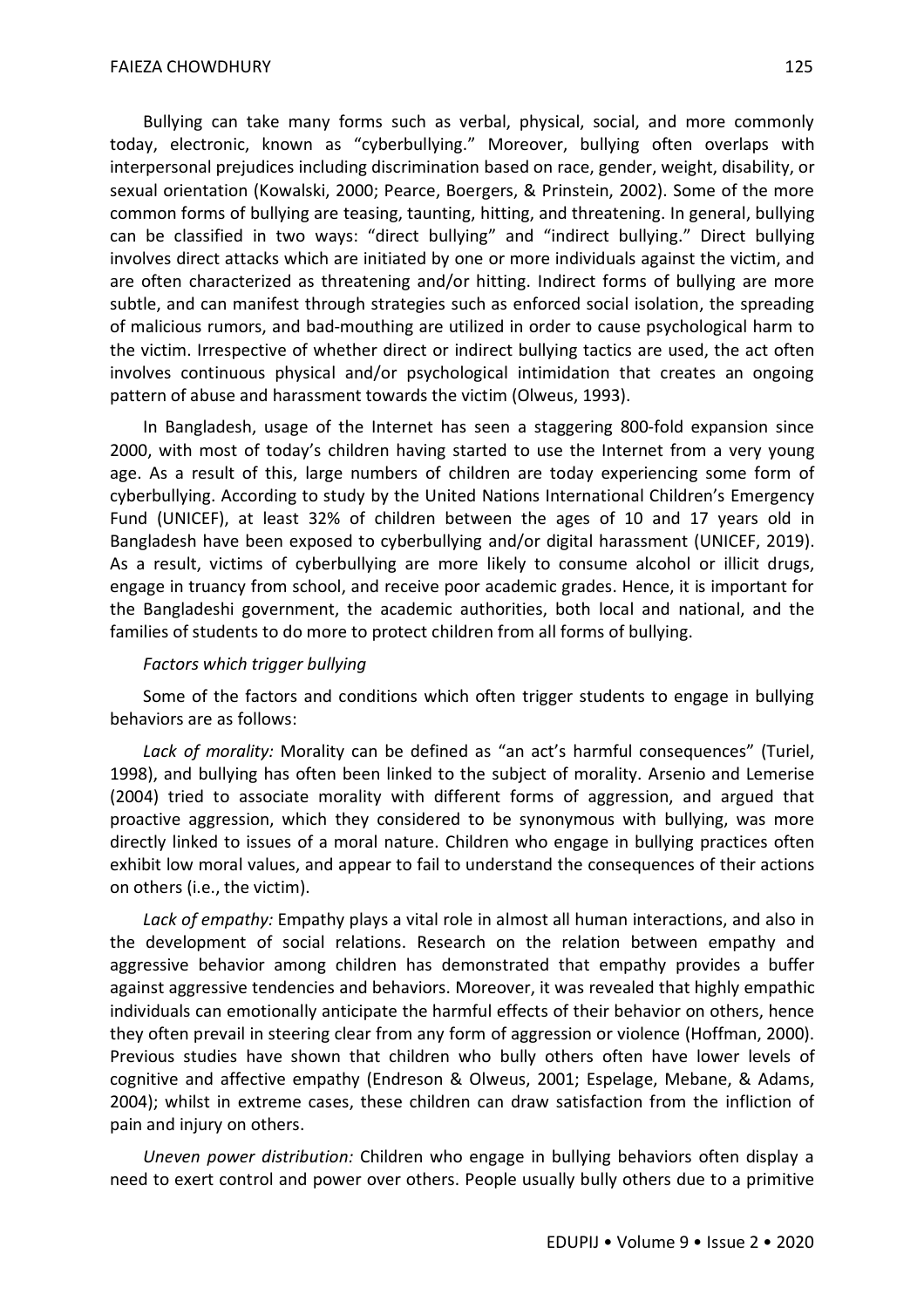instinct to demonstrate their perceived power or superiority over others (Patterson et al., 1967). Children who engage in bullying often display some assumed level of superiority or advantage over their peers. This superiority can be in the form of family background, gender, religion, or age etc.

*Peer influence:* Harris (1995) stated that a child gradually adopts the moral standards of the social group to which they belong over time, and that these standards of right and wrong become internalized. Cairns and Cairns (1994) pointed out that friendships can have either positive or negative consequences on a child's development; hence, it is important for parents and guardians to look at not only whether a child has friends, but what type of friends or social groups they are part of in life. Nevertheless, as morality and beliefs are subjective concepts, making any final judgments regarding the moral underpinnings of bullying among children can indeed be a difficult task.

*Poor childhood development:* Some former students have affirmed that bullies often come from dysfunctional families, where parents/guardians impose very strict rules and hence their children often display rebellious attitudes whilst growing up, and are often seen as the rule breakers in society. Moreover, the use of power-assertive child-rearing tactics by parents was seen as a common factor. Most bullies have been shown to have experienced physical punishments and violent emotional outbursts during their own childhood. The primary caretaker in the family (usually the mother) may have been overly tolerant, and failed to set adequately clear boundaries on what was deemed to be acceptable behaviors for the child at home. Another common childhood experience of bullies is where their parents displayed negative emotional attitudes towards them such as a lack of warmth or emotional support (Loeber & Stouthamer-Loeber, 1986; Olweus, 1980).

## *Consequences of bullying*

Bullying is seen as a serious issue in many academic institutions today, which can dramatically and detrimentally affect the students' ability to live a normal life. Victims of bullying often suffer from chronic mental illnesses, which can negatively influence their ability to develop and maintain positive relations with others. Bullying can also lead to depression, anxiety, and low self-esteem, which the victim may then carry into adulthood (Olweus, 1993). Students who experience bullying within their academic institutions often fear attending school, and therefore associate school with somewhere that is not safe or simply an unhappy place. These students often lose interest in learning, resulting in unnecessarily poor academic performance (i.e., much lower achievement than they would otherwise have accomplished).

Moreover, victims of bullying often face social isolation, where their peers do not want to befriend them in fear of losing or downgrading their own status within their respective social circle. Students who suffer from bullying also report various physical complaints such as suffering from stomachaches, headaches, or abnormal eating or sleeping habits etc. In the worst case scenarios, victims of bullying can themselves engage in self-destructive behaviors, which may even lead to attempted or actual suicide. Hence, bullying is a very serious offence which can have a devastating and lasting effect on both a child's current and future life. Furthermore, individuals who bully others may also suffer themselves as these they are more likely to progress in life to engage in criminal activity and/or alcohol/drug abuse in the future (Loeber & Dishion, 1983; Magnusson et al., 1983). Students who engage in bullying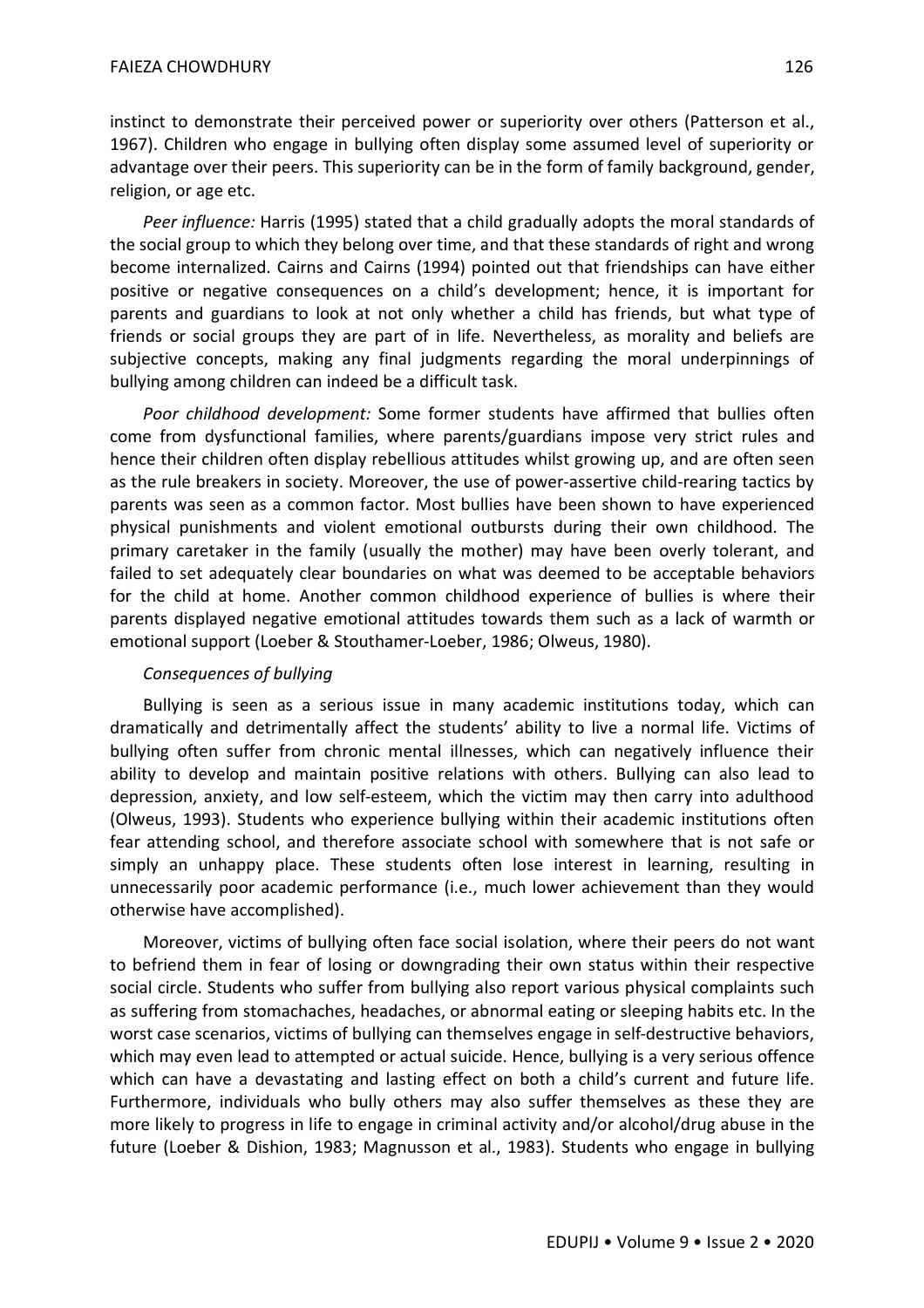practices themselves due to peer pressure may suffer from depression, due to an inability to manage feelings of guilt, and sleeping disorders such as insomnia.

## **Methodology**

This is a qualitative study which was based on personal interviews held with 60 undergraduate students in Bangladesh. The 60 participants were equally spilt between 30 male and 30 female students, who were each studying in their final year of Bachelor Studies at various private universities in Bangladesh. The convenience sampling method was employed in selecting the sample based on criteria such as familiarity, accessibility, and similarity of academic background. First, only those students who were studying in their final year of undergraduate programs were deliberately selected, as the researchers specifically wanted matured participants who had already completed a major part of their academic life, including school, college, and university. Second, only students who had some form of prior personal contact with the interviewer were selected in order to ensure that the participants felt comfortable with their interviewer and would thereby more likely share their personal experiences without hesitation. Hence, familiarity and accessibility were factors used in the selection of the study's participants.

The primary data of the study was obtained through a survey questionnaire that was applied as an instrument to collect the study's data. The design of the questionnaire combined both open-ended and close-ended questions. Moreover, both structured and semi-structured interviews were conducted with all 60 of the study's participants.

By listening to and then analyzing the participants' personal experiences, valuable information was obtained on the current bullying issues across various academic institutions in Bangladesh, including schools, colleges, and universities.

### **Results and Discussion**

The participants were first asked about how they perceived bullying in Bangladesh's academic institutions. Around 95% (*n* = 55) of the participant students reported that bullying was perceived by them as being a negative issue, and used words such as "bad," "disgusting," and "violent." The remaining five students stated that bullying was seen as a normal aspect of academic life, and used words such as "ragging," "teasing," and "name calling" during their interviews.

For the second question, the participants were asked whether or not they had ever experienced any form of bullying during their academic life. Perhaps surprisingly, all of the participants gave a positive response, and confirmed that they had experienced bullying of some form or other whilst attending their school, college, and/or university. Then, as a follow-up question, the students were asked what type of bullying they had faced. The students' responses indicated that most of the males had been exposed to direct bullying such as physical or verbal attacks, whereas the majority of the females had experienced some indirect form of bullying such as gossip, rumor, and social abandonment. This corroborates with the findings of Bjorkquist et al. (1992), who reported that "girls manipulate and boys fight". The students were then asked in what ways they had resolved the bullying problem they had faced. Almost 81% (*n* = 49) of the students reported that they did not take any action, whilst eight of the students stated that they shared news of the bullying incidents with their parents, and three had lodged a complaint with their academic institution. This finding is a clear indication that most students in Bangladesh who suffer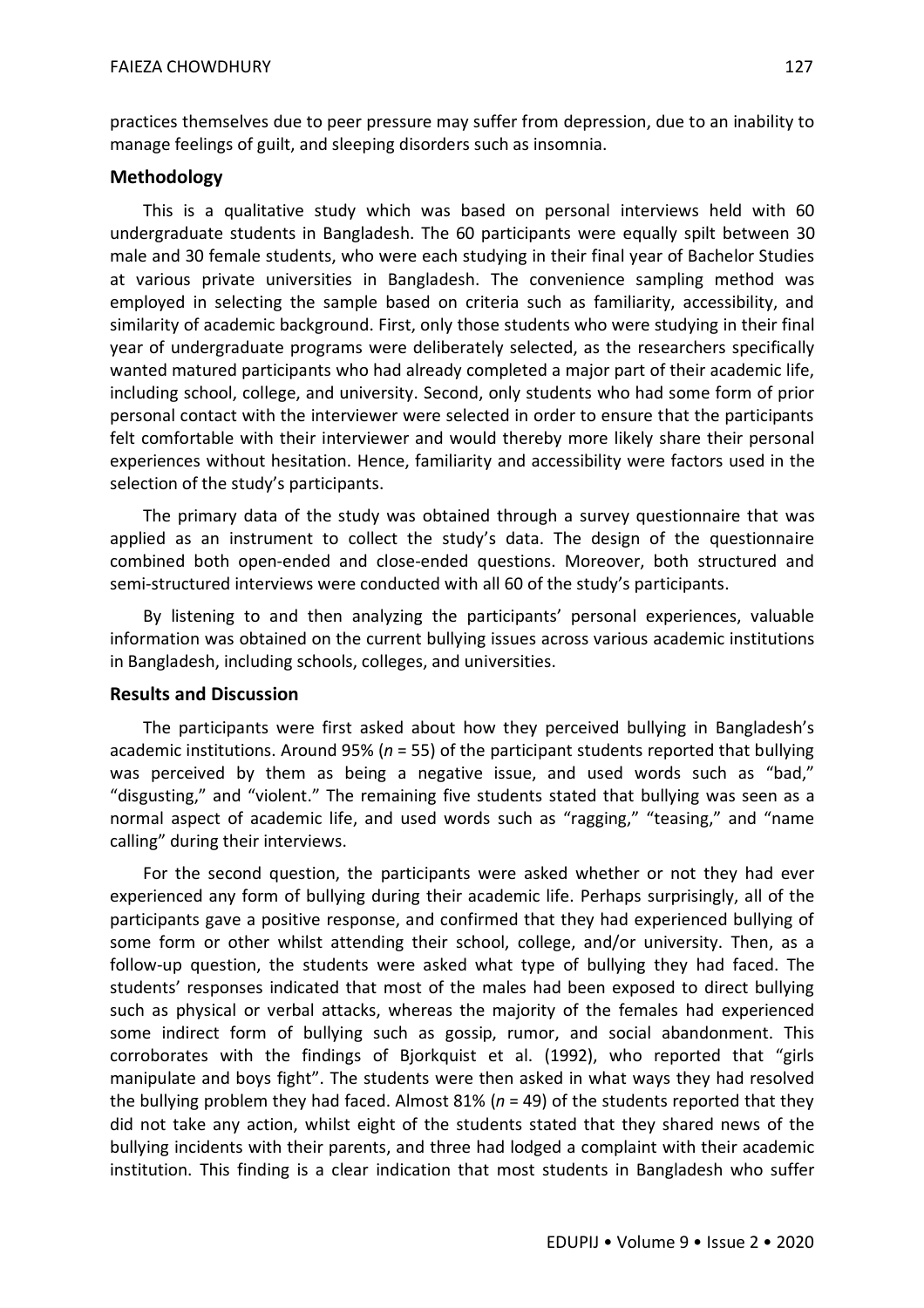from bullying often fail to share their experiences with either their parents or the academic authorities.

In the third question, the students were asked whether or not they had personally engaged in any form of bullying within their academic institutions. All of the respondents stated that they had never engaged in any form of bullying practices. As a follow-up question, they were asked what had prevented them from engaging in bullying behaviors. Most of the students stated that they were aware that bullying was a wrong action and did not want to be part of such an activity. Some earlier studies have demonstrated that an individual's personal attitude and beliefs can play a significant role in their engagement in aggressive behaviors such as bullying (Vaillancourt & Hymel, 2004). The remaining students in the current study's survey reported that there were strict rules in most academic institutions against any form of bullying, hence they did not want to incur any form of punishment from the academic authorities.

In the fourth question, the students were asked whether or not bullying negatively impacts on students' lives, and also in what ways. All of the participants affirmed that bullying negatively impacts the victims, and that they may suffer from depression, humiliation, and isolation etc. as a result.

Finally, the participants were questioned as to whether their academic institutions had taken necessary precautionary steps to curb bullying practices. Approximately, 68% (*n* = 41) of the students reported that their academic institutions had taken all necessary actions in order to prevent all forms of bullying practices, whilst the remaining 19 participants provided a negative response; stating that in some academic institutions, there were no strict rules on bullying, hence most of the time they were subjected to bullying from their peers. Moreover, the students provided suggestions that included student complaint boxes, full campus-wide CCTV coverage, and strict rules in order to curb today's bullying practices.

The research provided an overview of the opinions of youth workers with regard to their undergraduate university studies within the context of the development of health awareness and movement-related activities, as well as their own health awareness and their considered importance of health education, content, and resources in the practicing of youth work.

## **Recommendation**

As previously discussed, bullying can vary in form and severity, hence reliance on a singular approach to resolving the issue will unlikely be effective. A report released by UNICEF entitled "An Everyday Lesson: END Violence in Schools" stated that in Bangladesh, 35% of students aged 13 to 15 years old had reported being bullied for 1 day or more in the proceeding 30 days (UNICEF, 2019). Unfortunately, most cases of bullying remain unnoticed, or go unreported, and therefore remain unaddressed until some form of recognizably destructive behavior is exhibited. As bullying is a widespread problem affecting many of today's academic institutions in Bangladesh, the respective authorities need to adapt and employ various strategies in order to actively curb bullying practices.

*Disciplinary action:* It is a key responsibility of all academic institutions to protect their students from peer victimization, including harassment and bullying. All students should be informed properly about the consequences that they will have to face if they engage in any form of bullying practices at their school, college, or university.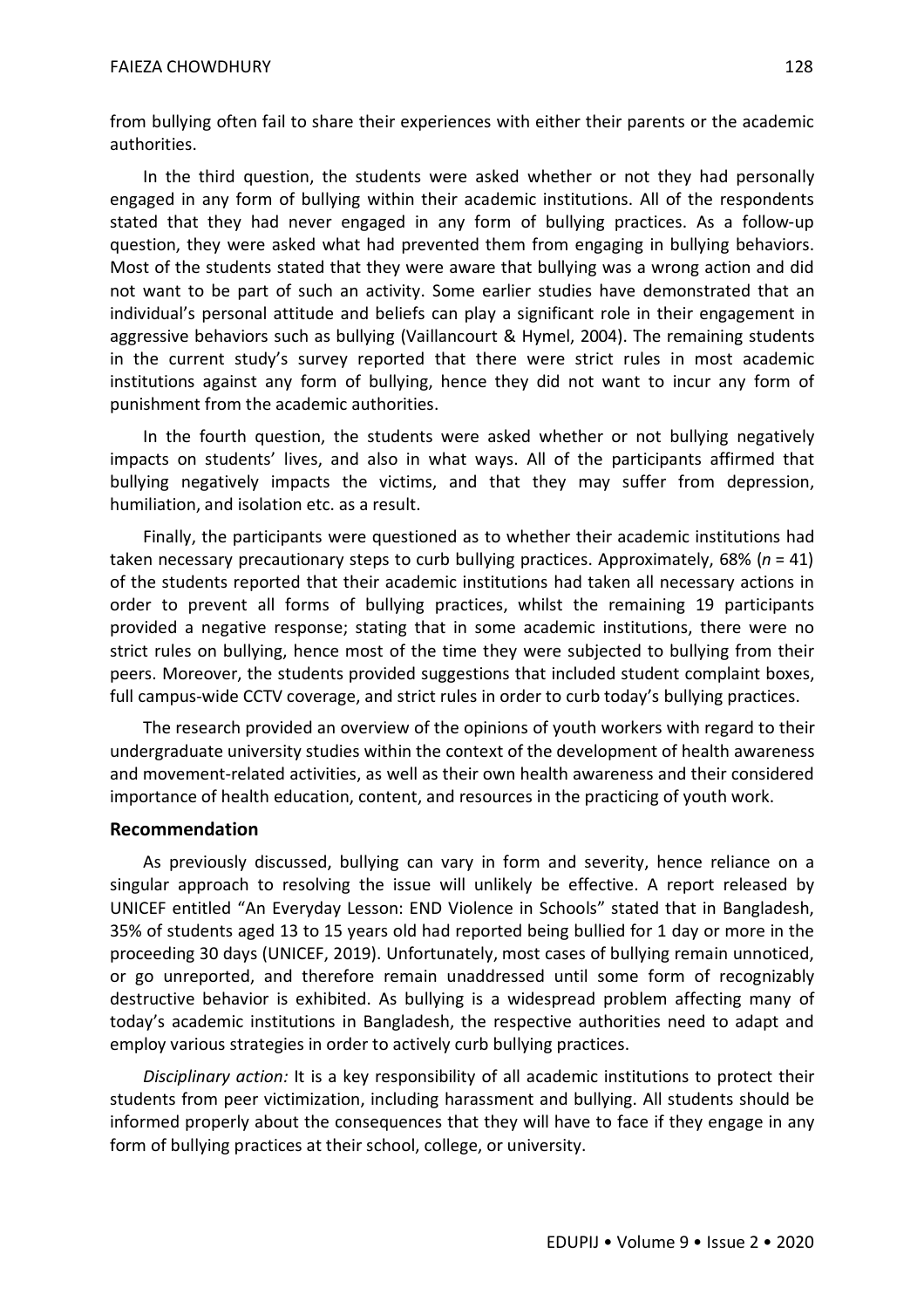*Create awareness:* Most people do not understand the concept of bullying and often perceive such actions as friendly teasing and normal infighting between children or adolescents. Hence, it is vital for academic institutions to educate parents/guardians and students alike about the different forms that bullying can take, and to provide them with multiple ways of seeking assistance whenever the situation demands.

*Zero-tolerance rule:* All academic institutions should implement zero-tolerance policies for any type of bullying within the campus. Students should be informed about the consequences of violating these rules, regardless of their gender, religion, or family background etc.

*Anti-bullying monitoring cells:* Victims of bullying often hesitate to report such incidents due to a sense of confusion as to where they should go and what they should do. In some institutions, the reporting of such incidents requires the victim to go through complicated and often time-consuming procedures. In order to prevent this, academic institutions need to establish one-stop centers or student protection cells where immediate intervention strategies will be initiated so as to protect the victim from any further bullying. Nevertheless, it is important to resolve bullying issues by employing evidence-based approaches, rather than simply responding to the emotional appeals of the victims.

*Staff training:* Academic institutions should direct all teaching staff in how to assess whether or not students in their classes are the victims of bullying by others, and also to identify any students who are engaged in bullying practices. Moreover, all staff members should be provided with appropriate training in order to prevent, identify, and appropriately respond to any incidents of bullying.

*Complaint boxes:* Academic institutions should set up complaint boxes whereby students can lodge complaints about being on the receiving end of any discourteous, annoying, or indecent behavior. Moreover, students should be encouraged by the appropriate academic authorities to submit complaints regarding any form of bullying, whether direct or indirect in nature.

*Appointment of psychiatrists and/or student counsellors:* Most victims of bullying fail to tell their parents and/or friends about their negative experiences due to a misplaced sense of shame and embarrassment at not being able to stand up to someone who is bullying them and to deal with the problem themselves. Hence, in most cases, bullying incidents remain unreported and therefore go unnoticed by others. Moreover, students who engage in bullying practices have often had negative childhood experiences themselves, which has then, over time, triggered them to participate in such negative actions. It is therefore vital for all academic institutions to appoint appropriately qualified and experienced psychiatrists or student counsellors who possess all the necessary skills and knowledge to deal with such sensitive issues.

*Change in classroom culture:* Teachers themselves sometimes use abusive words in the classroom and intentionally try to humiliate an individual or a specific group of students in front of their classmates. It vital for academic institutions to instruct all teaching staff that the use of any bullying tactics in order to control their classes is unacceptable and will not be tolerated, and to avoid administering forms of corporeal punishment on their students.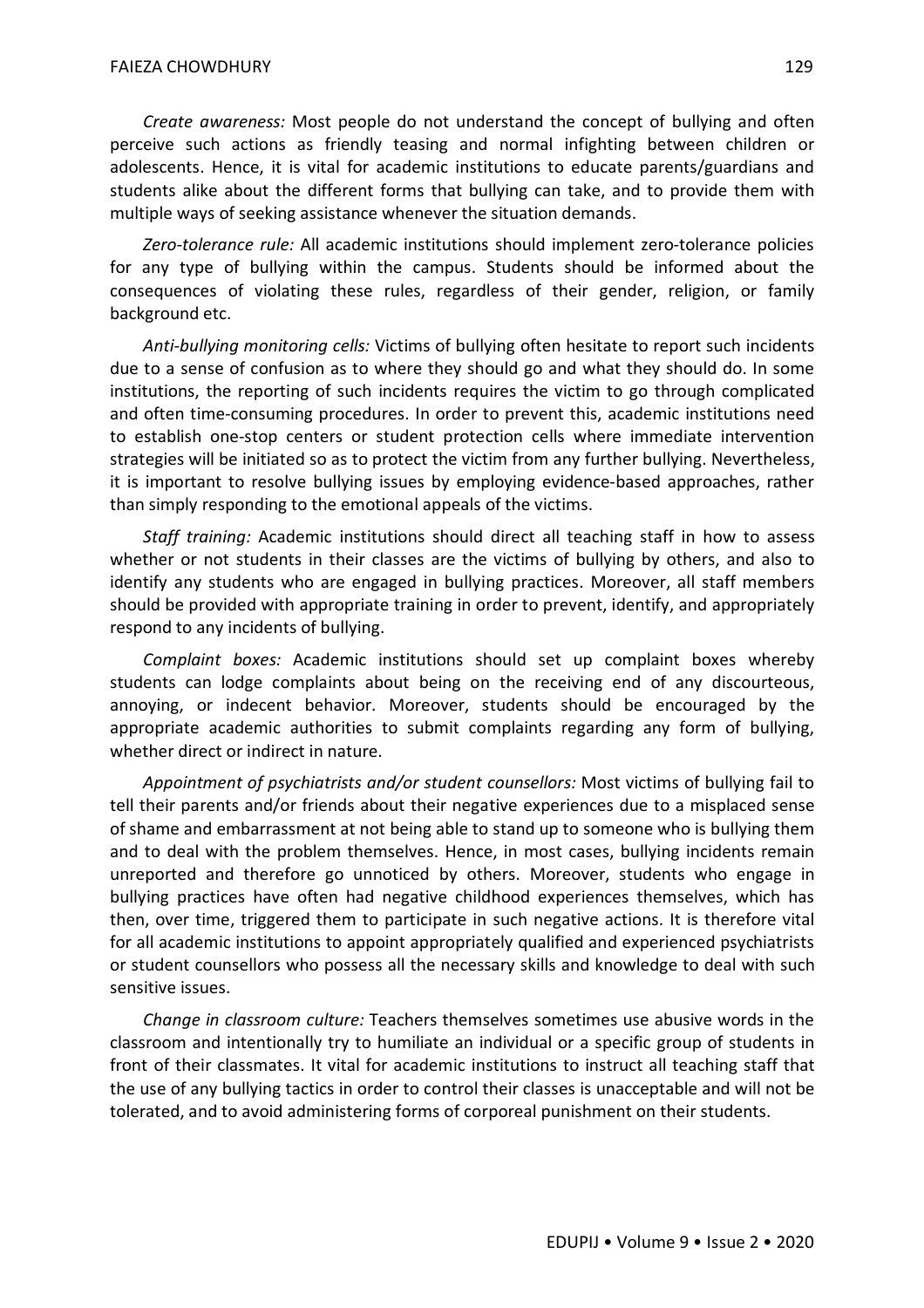### **Conclusion**

Education is the key to building any strong and stable society. However, many students worldwide experience various forms of bullying within their academic institutions. In the current study, it was found that although none of the participants admitted having personally engaged in any form of bullying, a large number of students reported in the survey that they had experienced bullying in one of their previous academic institutions. Moreover, it was found that both females and males had been exposed to bullying at school, college or at university, but that the females were more likely to be the victims of psychological bullying, whilst the males were more at risk of physical violence and verbal threats.

In order to stop all forms of bullying practices, it is vital for the relevant academic authorities to strengthen their preventive and responsive measures by taking various initiatives such as installing a complaints box system, CCTV systems with campus-wide coverage, the appointment of student counsellors, and to invest in training all of support, administrative and teaching staff. Moreover, academic institutions need to implement policies that protect all students from all forms of aggression and violence within the campus. They also need to establish anti-bullying monitoring cells which will regularly monitor the activities of students, and collect information on any bullying incidents within and around the campus.

The evidence indicates that children who are the victims of bullying often suffer from sleeping disorders, stomachaches, headaches, fatigue, poor appetite, anxiety, depression, and misplaced feelings of shame, guilt, or even suicidal thoughts. Some of these psychological and emotional scars may persist through into adulthood, hence it is imperative for all academic institutions in Bangladesh to form appropriate initiatives and to implement them in full so as to prevent long-lasting negative effects from bullying which can damage the lives of so many children.

### **References**

- Arsenio, W. F., & Lemerise, E. A. (2004). Aggression and moral development: integrating social information processing and moral domain models. *Child Development, 75*(4), 987-1002.
- Bandura, A. (1973). *Aggression: a social learning analysis.* Englewood Cliffs, NJ: Prentice-Hall.
- Bjorkqvist, K., Lagerspetz, K. M. J., & Kaukiainen, A. (1992). Do girls manipulate and boys fight? Developmental trends in regard to direct and indirect aggression*. Aggressive Behavior, 18*(2), 117-127.
- Bjorkqvist, K., Osterman, K., & Kaukiainen, A. (2000). Social intelligence: empathy = aggression? *Aggression and violent behavior, 5*(2)*,* 191-200.
- Cairns, R., & Cairns, B. (1994). *Lifelines and risks: pathways of youth in our time*. Cambridge, United Kingdom: Cambridge University.
- Cairns, R., Cairns, B., Nackerman, H., Gest, S., & Gariepy, J. L. (1988). Social networks and aggressive behavior: peer support or peer rejection? *Developmental Psychology, 24*(6), 815-823.
- DeRosier, M., Cillessen, A., Coie, J., & Dodge, K. (1994). Group social context and children's aggressive behavior. *Child Development, 65*(4), 1068-1079.
- Endresen, I. M., & Olweus, D. (2001). Self-reported empathy in Norwegian adolescents: Sex differences, age trends and relationships to bullying. In A. C. Bohart, C. Arthurs, & D.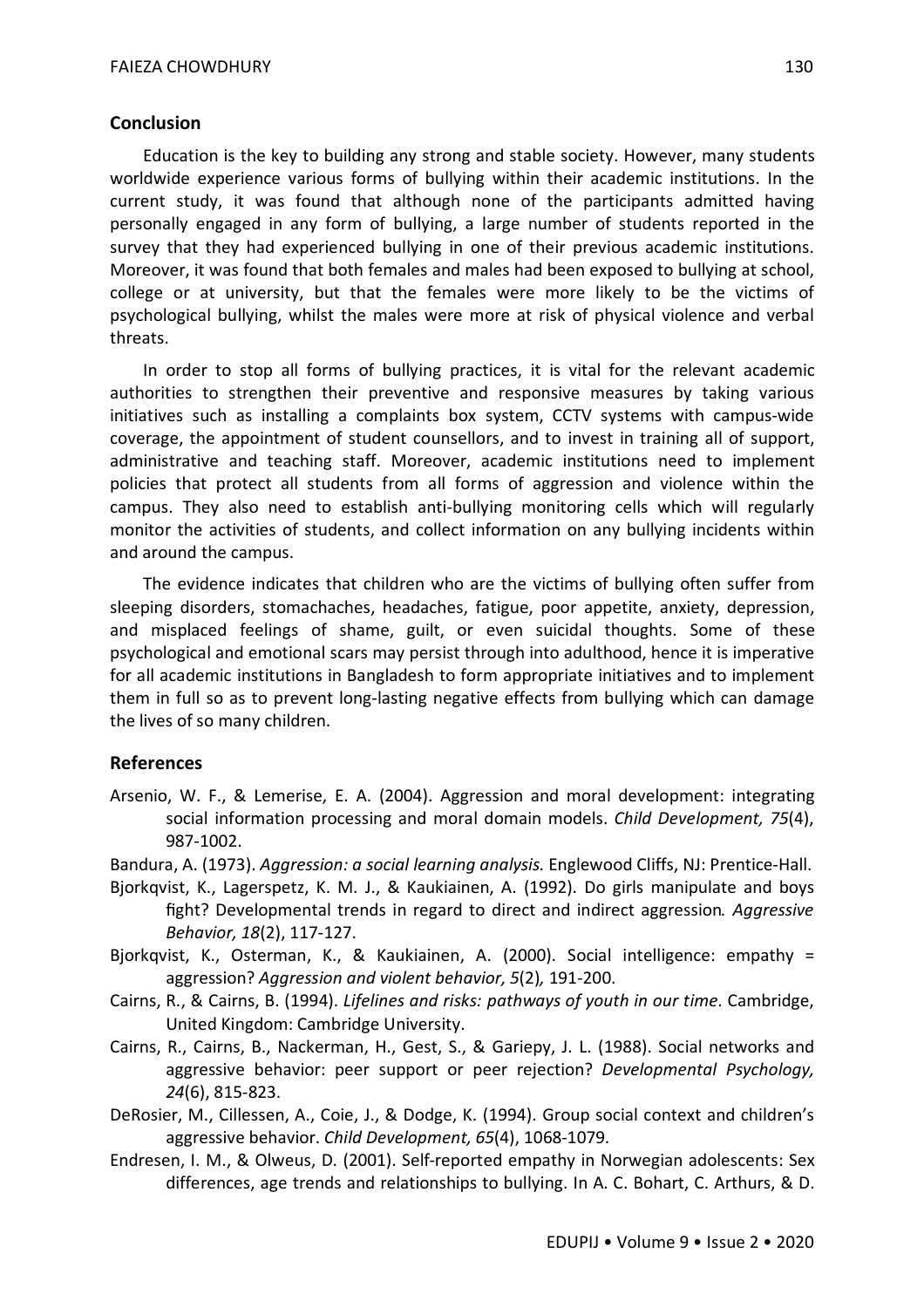J. Stipek (Eds.), *Constructive and Destructive behavior: Implications for family, school and society* (pp. 147-165). Washington DC: American Psychological Association.

- Espelage, D. L., Mebane, S. E., & Adams, R. S. (2004). Empathy, Caring and Bully: Toward an understanding of complex associations. In D. L. Espelage & S. Swearer (Eds.), *Bullying in American Schools* (pp. 37-61). Mahwah, NJ: Erlbaum.
- Harris, J. R. (1995). Where is the child's environment? A group socialization theory of development. *Psychological Review, 102*(3)*,* 458-489.
- Hoffman, M. L. (2000). *Empathy and moral development: Implications for caring and justice.* New York, NY: Cambridge University.
- Jimerson, S. R., Swearer, S. M., & Espelage, D. L. (Eds.) (2010). Handbook of bullying in schools: An international perspective. New York, NY: Routledge.
- Kaukiainen, A., Bjorkqvist, K., Osterman, K., Lagerspetz, K., Salmivalli, C., & Rothberg, S. (1999). The relationships between social intelligence, empathy and three types of aggression. *Aggressive Behavior, 25*(2)*,* 81-89.
- Kowalski, R. M. (2000). "I was only kidding" Victims' and Perpetrators' perceptions of teasing. *Personality and Social Psychology Bulletin, 26*(2)*,* 231-241.
- Lagerspetz, K. M., Bjorkqvist, K., Berts, M., & King, E. (1982). Group aggression among school children in three schools. *Scandinavian Journal of Psychology, 23*(1)*,* 45-52.
- Loeber, R., & Dishion, T. (1983). Early predictors of male delinquency: A review. *Psychological Bulletin, 94*(1), 69-99.
- Loeber, R., & Stouthamer-Loeber, M. (1986). Family factors as correlates and predictors of conduct problems and juvenile delinquency. In M. Tonry & N. Morris (Eds), *Crime and Justice* (Vol. 7, pp. 29-149). Chicago, IL: University of Chicago.
- Magnusson, D., Stattin, H., & Duner, A. (1983). Aggression and criminality in a longitudinal perspective. In K. T. Van Dusen, & S. A. Mednick (Eds.), *Prospective study of crime and delinquency* (pp. 277-301)*.* Boston, MA: Kluwer-Nijhoff.
- Olweus, D. (1973). *Personality and aggression*. In J. K. Cole & D. D. Jensen (Eds), Nebraska Symposium on Motivation 1972. Lincoln, NE: University of Nebraska.
- Olweus, D. (1978). *Aggression in the schools: Bullies and Whipping Boys.* Washington, D.C.: Hemisphere/Wiley.
- Olweus, D. (1980). Familiar and temperamental determinants of aggressive behavior in adolescent boys: a casual analysis. *Developmental Psychology, 16*(6), 644-660.
- Olweus, D. (1986). Aggression and hormones: Behavioral relationship with testosterone and adrenaline. In D. Olweus, J. Block, & M. Radke-Yarrow (Eds.*), Development of antisocial and prosocial behavior* (pp. 51-72). New York, NY: Academic Press.
- Olweus, D. (1993). Victimization by peers: antecedents and long-term outcomes. In K. H. Rubin & J. B. Asendorf (Eds.), *Social withdrawal, inhibition, shyness in childhood*  (pp. 315-341). Hillsdale, NJ: Erlbaum.
- Patterson, G. R., Littman, R. A., & Bricker, W. (1967). Assertive behavior in children: a step toward a theory of aggression. *Monographs of the Society for Research in Child Development, 32*(5)*,* 1-43.
- Pearce, M. J., Boergers, J., & Prinstein, M. J. (2002). Adolescence obesity, overt and relational peer victimization and romantic relationships. *Obesity Research, 10*(5)*,* 386-393.
- Pikas, A. (1975). *Sa stoppar vi mobbning [So we stop mobbing in school].* Stockholm, Sweden: Prisma.